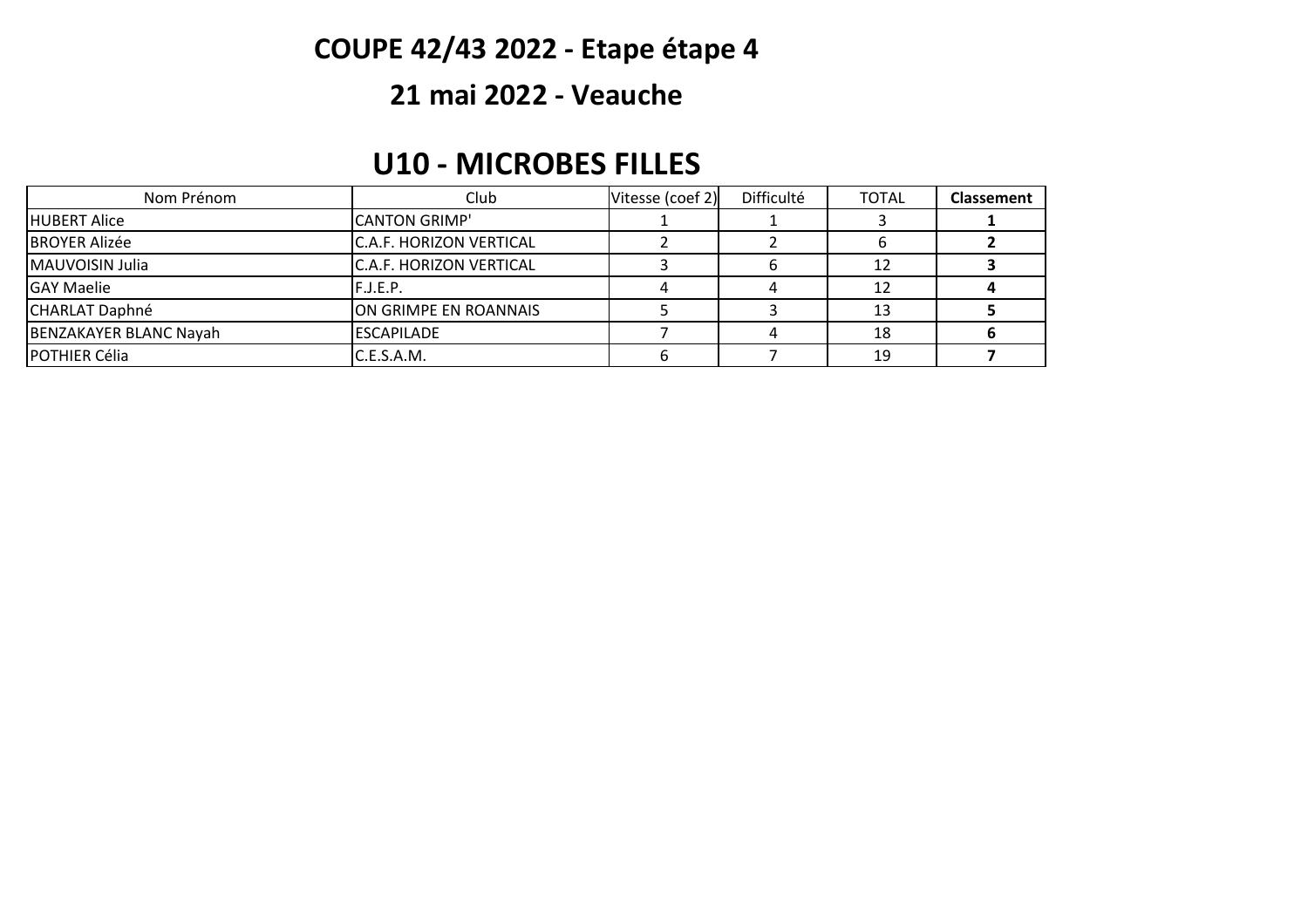### **U10 - MICROBES GARCONS**

| Nom Prénom                   | Club                          | Vitesse (coef 2) | Difficulté | <b>TOTAL</b> | <b>Classement</b> |
|------------------------------|-------------------------------|------------------|------------|--------------|-------------------|
| <b>DUPUY Sacha</b>           |                               |                  |            |              |                   |
| <b>FOUGEROUSE Paul</b>       | <b>CLUB LEO SAINT ETIENNE</b> |                  |            | b            |                   |
| CHAUVET Raphaël              | <b>MONISTROL VERTICALE</b>    |                  |            | 10           |                   |
| <b>BARALON Louis</b>         | MONISTROL VERTICALE           |                  |            | 10           |                   |
| <b>CALLET Auguste</b>        | <b>SAINT HEAND ESCALADE</b>   |                  |            | 15           |                   |
| <b>TAILLEBOT Antonin</b>     |                               |                  | 6          | 20           |                   |
| <b>ADMARD Lucas</b>          | <b>CANTON GRIMP'</b>          | 6                | a          | 21           |                   |
| LAFARGUE Louis               |                               |                  |            | 24           |                   |
| <b>BRUNA D'ANGELO Tahiel</b> |                               | Q                |            | 24           |                   |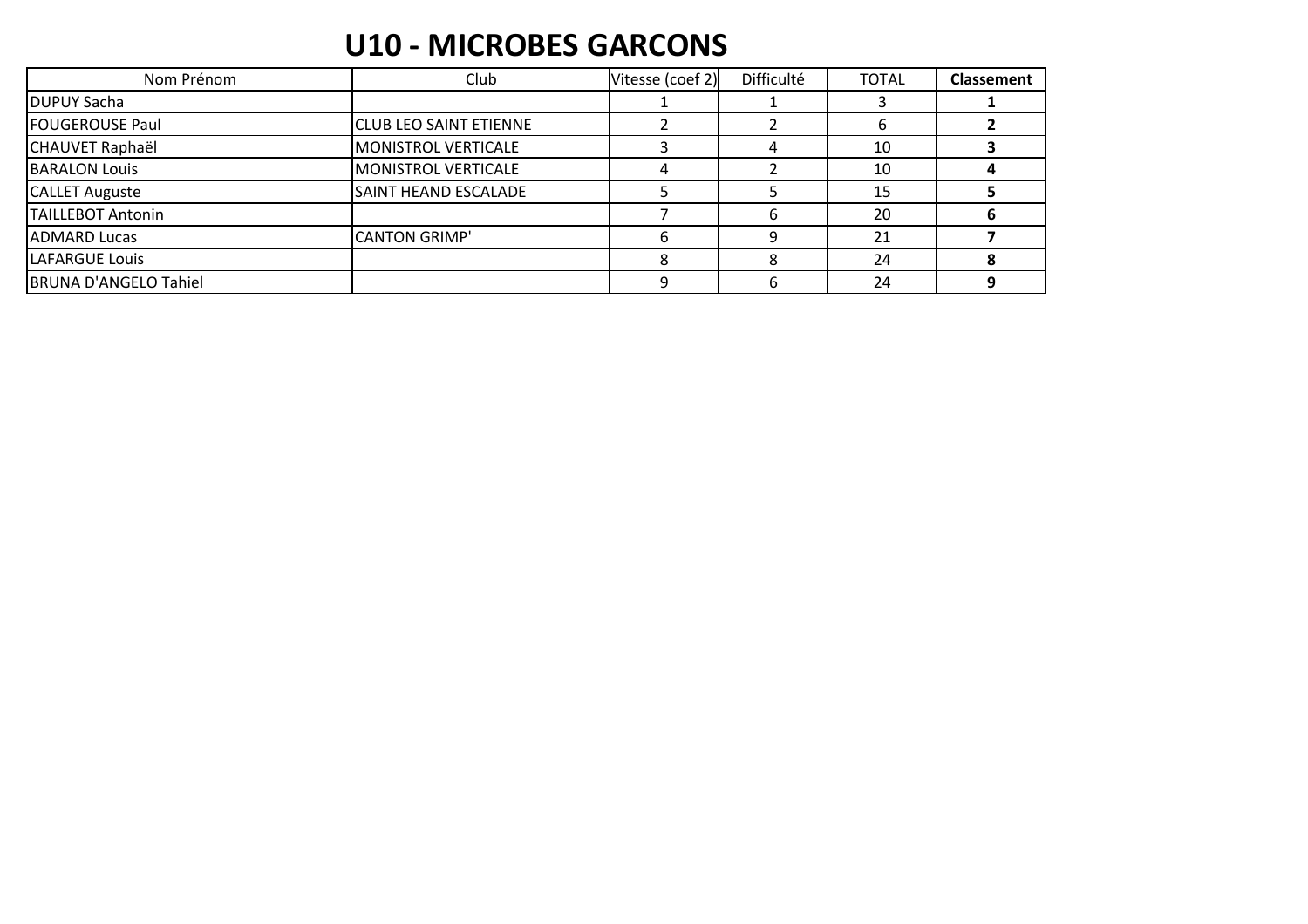# U12 - POUSSIN FILLES

| Nom Prénom               | Club                           | Vitesse (coef 2) | <b>Difficulté</b> | <b>TOTAL</b> | <b>Classement</b> |
|--------------------------|--------------------------------|------------------|-------------------|--------------|-------------------|
| <b>BOET Eline</b>        | <b>C.A.F. HORIZON VERTICAL</b> | 2                | 1                 | 5            | 1                 |
| <b>PANEK Soline</b>      | MONISTROL VERTICALE            | $\mathbf{1}$     | 4                 | 6            | $\overline{2}$    |
| <b>IFOURNEL Clémence</b> | C.A.F. HORIZON VERTICAL        | 3                | 3                 | 9            | 3                 |
| <b>THOLLOT Maëlle</b>    | C.E.S.A.M.                     | 4                | 5                 | 13           | 4                 |
| <b>MARCONNET Ysia</b>    | <b>MONISTROL VERTICALE</b>     | 5                | 5                 | 15           | 5                 |
| <b>ILIENHARD Méti</b>    | <b>C.A.F. HORIZON VERTICAL</b> | 10               | $\mathbf{1}$      | 21           | 6                 |
| <b>THOMAS Lilou</b>      | <b>ESCAPILADE</b>              | 6                | 11                | 23           | $\overline{ }$    |
| <b>AUBERT Marie</b>      | <b>MONISTROL VERTICALE</b>     | $\overline{7}$   | 9                 | 23           | 8                 |
| <b>DUMAS Valentine</b>   | SAINT CHAM'ESCALADE            | 8                | 10                | 26           | 9                 |
| IGERVAISE Garance        | SAINT CHAM'ESCALADE            | 9                | 8                 | 26           | 10                |
| <b>CALLET Baptistine</b> | SAINT HEAND ESCALADE           | 12               | $\overline{7}$    | 31           | 11                |
| <b>CHIPIER Célia</b>     | <b>VERTI'COISE</b>             | 11               | 16                | 38           | 12                |
| <b>BROYER Luna</b>       | <b>C.A.F. HORIZON VERTICAL</b> | 13               | 13                | 39           | 13                |
| <b>CHARDON Lisa</b>      | C.E.S.A.M.                     | 14               | 12                | 40           | 14                |
| <b>TAVERNIER Lison</b>   | <b>CANTON GRIMP'</b>           | 15               | 14                | 44           | 15                |
| NAVARRA Noéline          | <b>CANTON GRIMP'</b>           | 16               | 15                | 47           | 16                |
| <b>FOURNEL Giullia</b>   | MONISTROL VERTICALE            | 18               | 16                | 52           | 17                |
| <b>BAHROUNI Inès</b>     | <b>ESCAPILADE</b>              | 17               | 19                | 53           | 18                |
| <b>CROZE Juliette</b>    | C.A.F. HORIZON VERTICAL        | 20               | 18                | 58           | 19                |
| <b>BARIOL Célia</b>      | MONISTROL VERTICALE            | 19               | 22                | 60           | 20                |
| <b>MORDAC</b> Emma       | C.E.S.A.M.                     | 21               | 21                | 63           | 21                |
| <b>MARCON Laly</b>       | C.E.S.A.M.                     | 22               | 20                | 64           | 22                |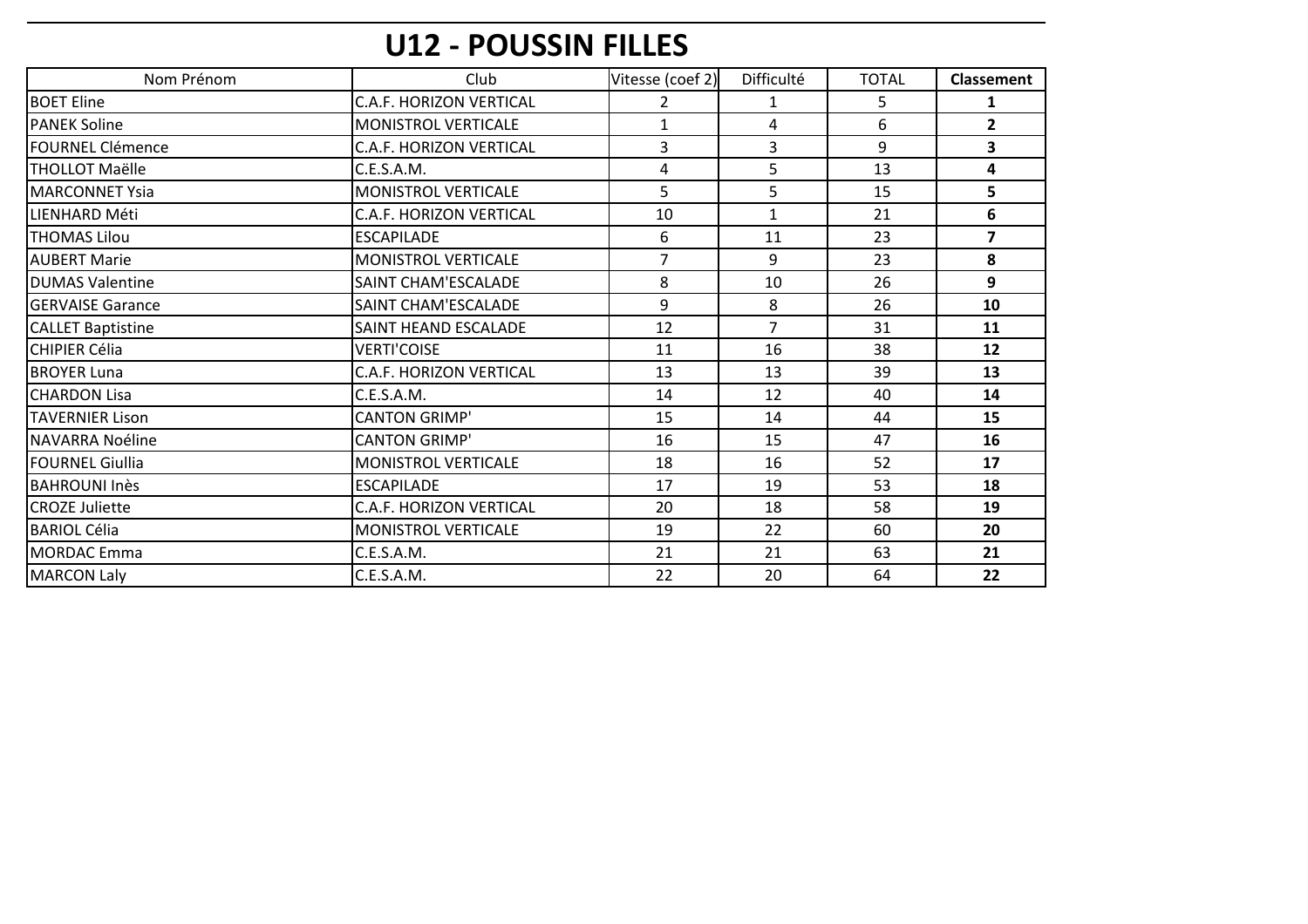#### **U12 - POUSSINS GARCONS**

| Nom Prénom                            | Club                           | Vitesse (coef 2) | Difficulté     | <b>TOTAL</b> | <b>Classement</b> |
|---------------------------------------|--------------------------------|------------------|----------------|--------------|-------------------|
| <b>MESSAGER Fantin</b>                | C.A.F. HORIZON VERTICAL        |                  |                | 3            |                   |
| <b>RODRIGUES D ALMEIDA Alexis</b>     | C.A.F. HORIZON VERTICAL        | 2                | $\overline{2}$ | 6            |                   |
| NICAUD GUINAND Noé                    | <b>MONISTROL VERTICALE</b>     | 3                |                | 8            | 3                 |
| <b>MOYON Alexis</b>                   | <b>C.A.F. HORIZON VERTICAL</b> | 4                | 4              | 12           | 4                 |
| <b>CASTEL Eliot</b>                   | CIMES ET ROCS A.L. FAYOL GAFFA | 5.               |                | 17           | 5.                |
| PERCHOT Paul-timothée                 | F.J.E.P.                       |                  | 8              | 22           | 6                 |
| <b>VASSOILLE Julian</b>               | SAINT CHAM'ESCALADE            | 7                | 8              | 22           | 6                 |
| <b>DURANTON Yann</b>                  | SAINT CHAM'ESCALADE            | 6                | 11             | 23           | 8                 |
| <b>ROCHET Noé</b>                     | <b>MONISTROL VERTICALE</b>     | 10               | 5              | 25           | 9                 |
| <b>BERNARD Maxime</b>                 |                                | 9                | 10             | 28           | 10                |
| MARTIN DE LA SALLE LABBE-LAURENT Orso | <b>ESCAPILADE</b>              | 11               | 6              | 28           | 11                |
| <b>PERENON Valentin</b>               | LES CIMES VEAUCHOISES          | 12               | 14             | 38           | 12                |
| <b>RICCO Mathys</b>                   | C.E.S.A.M.                     | 13               | 15             | 41           | 13                |
| <b>TEYSSIER Samuel</b>                | <b>CLUB MONTAGNE CASINO</b>    | 15               | 12             | 42           | 14                |
| <b>DOREL Romain</b>                   | C.E.S.A.M.                     | 14               | 16             | 44           | 15                |
| <b>RODIER Baptiste</b>                | SAINT CHAM'ESCALADE            | 16               | 13             | 45           | 16                |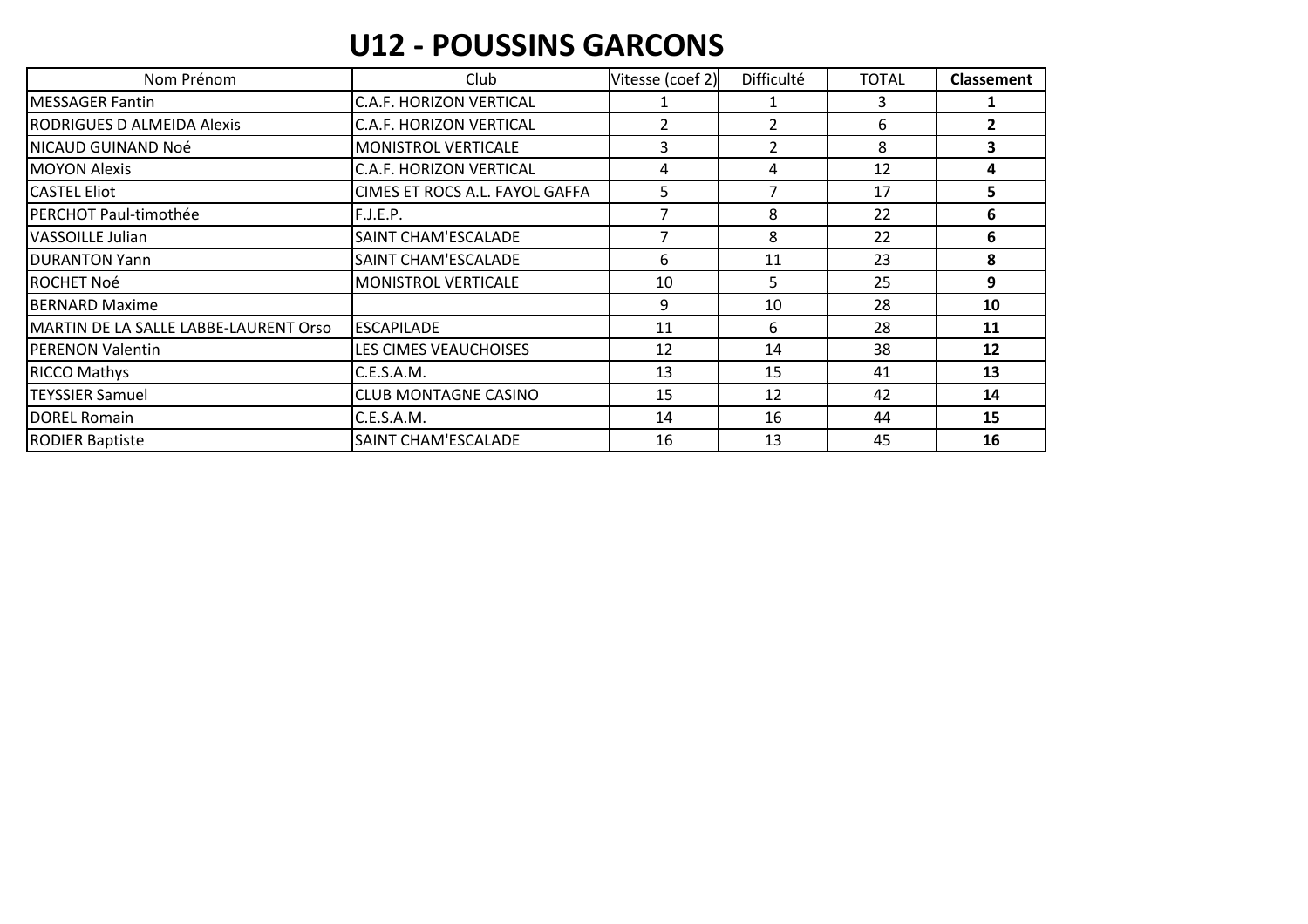## **U14 - BENJAMINS FILLES**

| Nom Prénom                  | Club                           | Vitesse (coef 2) | Difficulté     | <b>TOTAL</b> | <b>Classement</b> |
|-----------------------------|--------------------------------|------------------|----------------|--------------|-------------------|
| <b>BRUYERE Sarah</b>        | C.E.S.A.M.                     |                  |                | 3            |                   |
| <b>PANEK Sasha</b>          | MONISTROL VERTICALE            | $\overline{2}$   | $\overline{2}$ | 6            | $\overline{2}$    |
| <b>DUPUY Orane</b>          | C.A.F. HORIZON VERTICAL        | 3                | 3              | 9            | 3                 |
| <b>SOUCAZE Elise</b>        | C.E.S.A.M.                     | 4                | 4              | 12           | 4                 |
| <b>FOURNIER Lison</b>       | <b>CLUB LEO SAINT ETIENNE</b>  | 6                | 5              | 17           | 5                 |
| <b>VUITTENEZ Meije Anna</b> | <b>ESCAPILADE</b>              | 5                | 8              | 18           | 6                 |
| CHIEZE Lise Marie           | SAINT CHAM'ESCALADE            |                  | 6              | 20           | 7                 |
| <b>KARBOWY Alix</b>         | C.A.F. HORIZON VERTICAL        | 8                | 10             | 26           | 8                 |
| <b>CALLET Blanche</b>       | SAINT HEAND ESCALADE           | 9                | 9              | 27           | 9                 |
| PETIT Heidelore             | <b>C.A.F. HORIZON VERTICAL</b> | 10               |                | 27           | 10                |
| <b>CHARLAT Hortense</b>     | ON GRIMPE EN ROANNAIS          | 11               | 11             | 33           | 11                |
| MASSACRIER Cassandra        | <b>ESCAPILADE</b>              | 12               | 12             | 36           | 12                |
| MAGNOLOUX Mathilde          | <b>ESCAPILADE</b>              | 13               | 15             | 41           | 13                |
| <b>AITCHAIB Nesrine</b>     | <b>MONTAGNE LOISIRS</b>        | 14               | 16             | 44           | 14                |
| <b>CHAPUT Coline</b>        | C.A.F. HORIZON VERTICAL        | 15               | 14             | 44           | 15                |
| <b>BLEUEZ Sixtine</b>       | <b>ESCAPILADE</b>              | 16               | 13             | 45           | 16                |